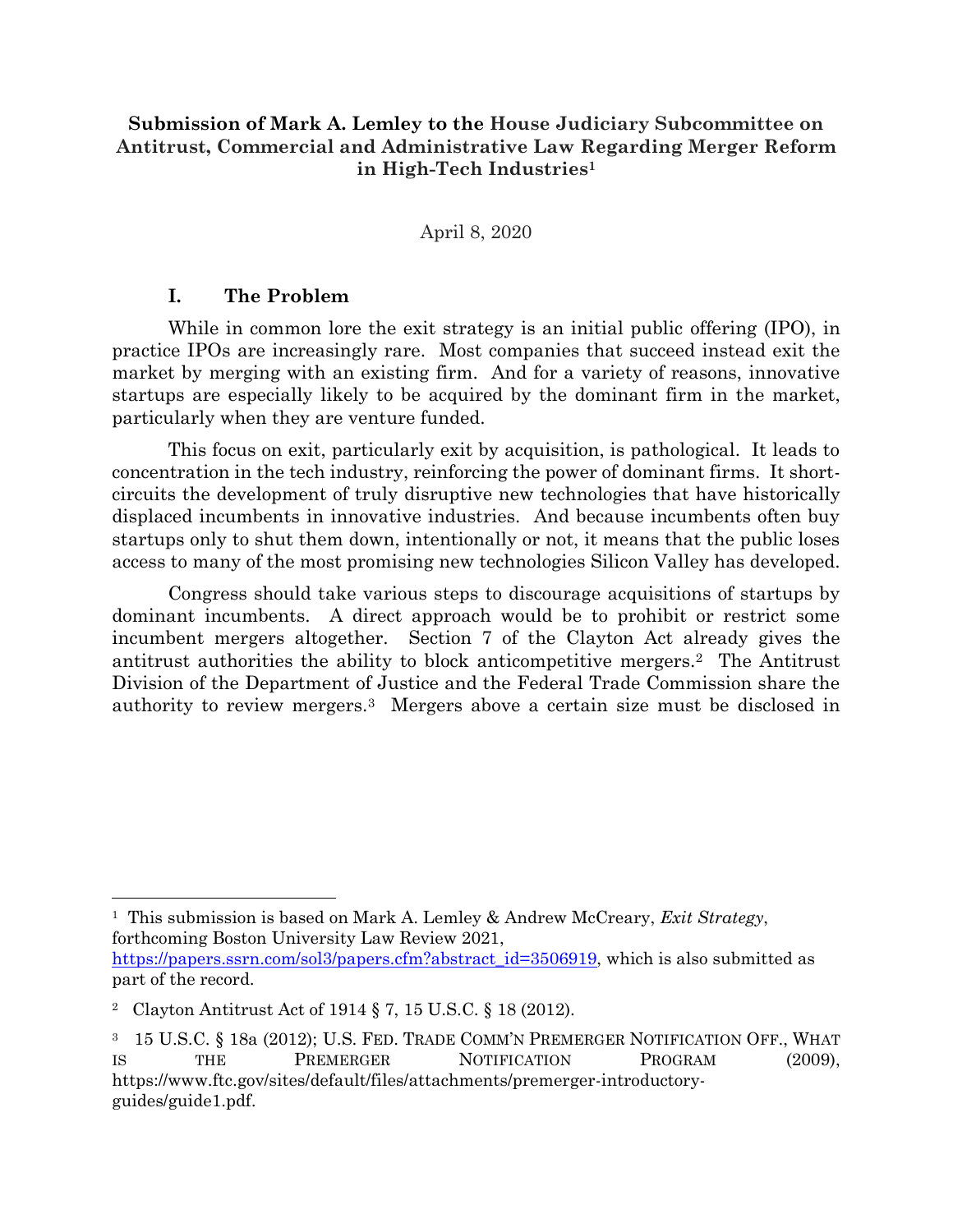advance so the government can decide whether to challenge them.4 And the agencies have developed detailed guidelines for evaluating mergers.<sup>5</sup>

Unfortunately, the existence of antitrust laws regulating mergers has not prevented exit strategies from leading to unprecedented concentration in technology markets.6 Nor has it prevented killer acquisitions in other innovative fields like biotechnology.7 Indeed, there is some evidence that acquirers structure their transactions in part to avoid detailed antitrust scrutiny.<sup>8</sup> Even when they don't, antitrust enforcement has grown more lax in recent decades, and the agencies regularly approve mergers they would have challenged in a different era.<sup>9</sup>

7 *See* Cunningham et al., *supra* note 19, at 1 (showing that a surge of acquisitions occurs just below the thresholds for required merger review reporting).

8 *See id*. at 30-31 (showing that a surge of acquisitions occurs just below the thresholds for required merger review reporting); *cf.* Wollmann, *supra* note 58, at 78-80 (showing that the recently increased threshold for merger review—to a minimum of \$50 million merger value led to an increase in acquisitions below that new threshold).

<sup>9</sup> For a survey of the decline in agency merger review, see Jonathan S. Baker & Carl Shapiro, *Detecting and Reversing the Decline in Horizontal Merger Enforcement*, 22 ANTITRUST 29, 30, 31-32 (2008) (surveying a limited number of practitioners to find, in 2007, that merger review was "significantly more favorable" to the merging parties than a decade prior; finding that the percent of mergers reviewed by the U.S. Department of Justice of those reported decreased to 0.4% during President Reagan's second term and President George W. Bush's entire tenure from a 0.9% average at other times—representing about twenty-four mergers per year not reviewed (when similar dips for U.S. Federal Trade Commission enforcement are also considered); and surveying individual cases); Carl Shapiro, *Protecting Competition in the American Economy: Merger Control, Tech Titans, Labor Markets*, J. ECON. PERSP. (forthcoming 2020) ("The clearest area where antitrust enforcement has been overly lax is the treatment of mergers."); Marshall Steinbaum & Maurice E. Stucke, *The Effective Competition Standard: A New Standard for Antitrust* at 1 (working paper 2019) (describing current U.S. merger policy as "a light-if-any-touch antitrust review"); Diana L. Moss, *The Record of Weak U.S. Merger Enforcement in Big Tech*, Am. Antitrust Inst. July 8, 2019.

<sup>&</sup>lt;sup>4</sup> Proposed acquisitions over \$200 million, as well as acquisitions over \$50 million where other "size-of-the-person" test conditions are met, cannot be consummated until sufficient time has passed for antitrust agencies to review the merger (or, if reviewed, until approved). *See* 15 U.S.C. § 18a (2012).

<sup>5</sup> *See* U.S. DEP'T JUSTICE & U.S. FED. TRADE COMM'N, HORIZONTAL MERGER GUIDELINES § 5.3 (2010), https://www.justice.gov/atr/file/810276/download; U.S. DEP'T JUSTICE, NON-HORIZONTAL MERGER GUIDELINES (1984), https://www.justice.gov/atr/page/file/1175141/download.

<sup>6</sup> *See* Tommaso Valletti & Hans Zenger, *Increasing Market Power and Merger Control* (working paper 2019) (noting the "significant body of empirical research" documenting higher prices and profit margins stemming from a lack of competition); G. Gutierrez & Thomas Philippon, *Declining Competition and Investment in the U.S.* (working paper 2017) (same).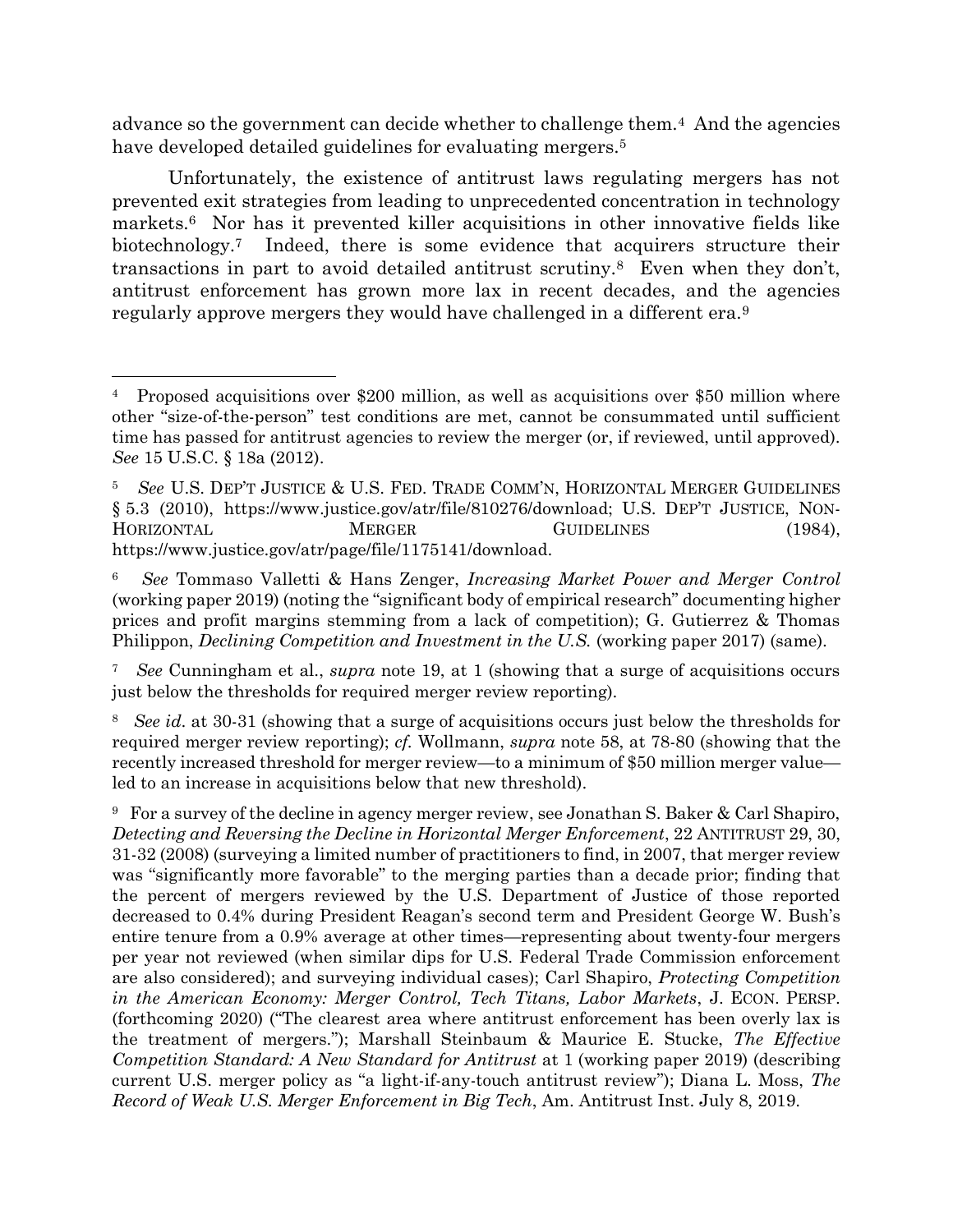The nature of high-tech markets also makes traditional forms of merger analysis more difficult.10 Even though the anticompetitive consequences of many tech mergers have been "obvious to industry participants, very few of these mergers [have been] investigated or challenged."11 Antitrust authorities normally define markets and assess market power by measuring increases in price, for instance. But many tech companies provide their services to consumers for free and make their money in other market segments, making it harder for the agencies to assess market power.12 Further, Internet markets are notoriously fluid. Does Google compete with

Tech firms whose mergers were approved despite concerns include: Google/DoubleClick, *see* Dawn Kawamoto, *FTC Allows Google-DoubleClick Merger to Proceed*, CNET (Mar. 21, 2008 1:53 PM PDT), https://www.cnet.com/news/ftc-allows-googledoubleclick-merger-to-proceed-1/; Facebook/WhatsApp, *see* Jeff Roberts, *FTC Approves Facebook Acquis[i]tion of Whatsapp, Warns Companies to Respect Privacy Promises*, GIGAOM (Apr. 10, 2014 10:28 AM CST), https://gigaom.com/2014/04/10/feds-tell-facebook-to-upholdwhatsapp-privacy-promises/.

10 *See* Kevin Bryan & Erik Hovenkamp, *Startup Acquisitions, Error Costs, and Antitrust Policy* (working paper 2019) (there is "very little antitrust enforcement in this area" in part because of "a strong preference for erring on the side of nonenforcement."); Lina M. Khan, *The Ideological Roots of America's Market Power Problem*, YALE L.J. FORUM, June 4, 2018, at 960, 972.

11 Glick & Ruetschlin, *supra* note 60, at 3.

12 This isn't entirely new—free distribution of Linux has prompted an assessment of this issue before. *See* Wallace v. IBM, 467 F.3d 1104, 1106, 1108 (7th Cir. 2006) (Easterbrook, J.) ("[Licensing agreements among competitors requiring that improvements to] open-source software [be freely distributed] have nothing to fear from the antitrust laws."); Heidi S. Bond, *What's So Great about Nothing: The GNU General Public License and the Zero-Price-Fixing Problem*, 104 MICH. L. REV. 547, 553-55 (2005) (arguing that agreement among crosslicensing competitors requiring free distribution of the combined product should not run afoul of the antitrust laws where ancillary to procompetitive benefits). *But see* Michael S. Gal & Daniel L. Rubinfeld, *The Hidden Costs of Free Goods: The Implications for Antitrust Enforcement*, 80 ANTITRUST L.J. 521, 524-25, 531, 534, 536, 539 (2016) (arguing that a factspecific inquiry into why a competitor is offering a service for free may show it is part of a strategy to prevent entry in a market for a complement, to manipulate consumer choice or

For example of merger approved by courts even when the government did challenge them, see, e.g., United States v. AT&T Corp.,  $\Gamma$ . F.3d  $\Gamma$  (D.C. Cir. 2019) (upholding AT&T's merger with Time Warner despite government challenge); United States v. Oracle Corp., 331 F.Supp. 2d 1098, 1101 (N.D. Cal. 2004) (not enjoining Oracle's merger with PeopleSoft); Baker & Shapiro, *supra*, at 32 (discussing error in case). Other oft-cited examples include United States v. Syufy Enters., 903 F.2d 659 (9th Cir. 1990); United States v. SunGard Data Sys., 172 F.Supp. 2d 172 (D.D.C. 2001). Note that Baker and Shapiro argue the Obama Administration improved merger enforcement, which raised the percent noted above to 1.5%. Jonathan B. Baker & Carl Shapiro, *Evaluating Merger Enforcement during the Obama Administration*, 65 STAN. L. REV. ONLINE 28, 30 (2012). Recent mergers that went through despite concern for competition include LiveNation/Ticketmaster and Comcast/NBC Universal. *Id.* at 32-33.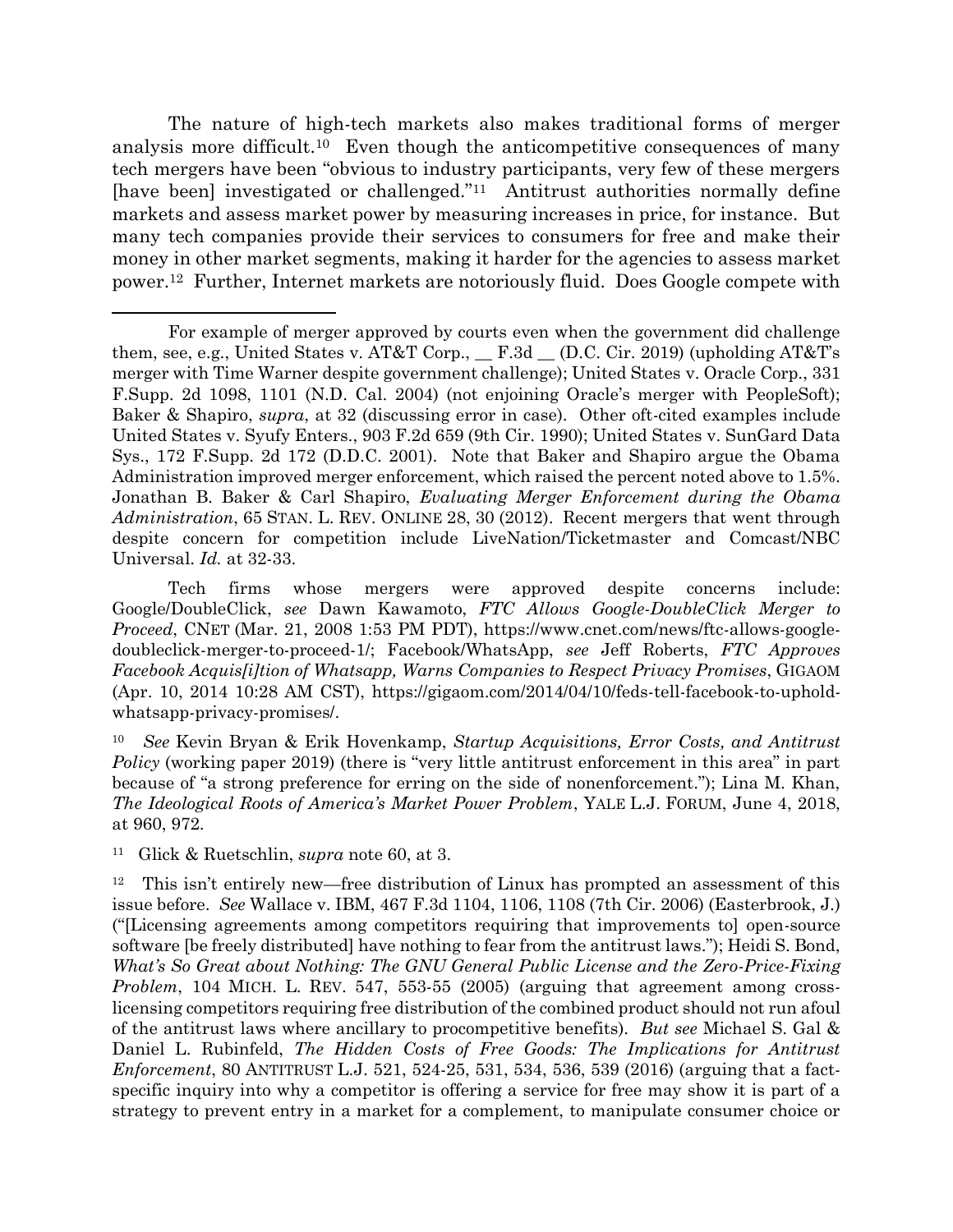Facebook? Did Facebook compete with WhatsApp before it bought them? The services have overlapping customers but serve different purposes. But if the market is one for attention or Internet time (as opposed to money spent), there are ways in which they do compete.

Another fact that complicates merger analysis is that many startup acquisitions are not of direct competitors. Antitrust law is more skeptical of "horizontal" mergers between competitors than of "vertical mergers" (deals between buyers and sellers in a supply chain) or "conglomerate mergers" that link unrelated businesses. But how should we analyze two technologies that aren't related but might become so? Things that interconnect and work together but do different things? This was an issue in the government's antitrust case against Microsoft two decades ago.<sup>13</sup> Microsoft's Internet Explorer web browser competed with Netscape's browser, but Internet Explorer wasn't a particularly important product for Microsoft at the time. More important was making sure that Netscape didn't set up a competing Internet portal that could grow over time into a threat to Microsoft's core business, the operating system.14 But that risk exists even if there is no horizontal relationship between the parties at all. Google purchased DoubleClick, the largest clickstream tracking company. That merger was likely vertical, or at least complementary, not horizontal. But it made it more difficult for Google's actual competitors to track user behavior and monetize user attention with ads.15 And what

encourage product-specific investments in ways that are not rational or welfare-maximizing, or even without benefit to the organization offering the free product or service limit investment in superior paid alternatives).

<sup>13</sup> *See* United States v. Microsoft Corp., 253 F.3d 34, 46 (D.C. Cir. 2001); Robin Cooper Feldman, *Defensive Leveraging in Antitrust*, 87 GEO. L.J. 2079, 2096-99 (1999).

<sup>14</sup> Feldman, *supra* note xxx[246], at 2098 (concluding that "Microsoft is leveraging into browsers for one key reason: to prevent browsers from eroding Microsoft's formidable monopoly in the operating systems market.")

<sup>15</sup> For thinking near the time the merger was approved, see Michael R. Baye et al., *Economics at the FTC: The Google-DoubleClick Merger, Resale Price Maintenance, Mortgage Disclosures, and Credit Scoring in Auto Insurance*, 33 REV. IND. ORG. 211, 213-17 (2008) (reviewing arguments raised in merger review and concluding these showed no real harm was likely to result); Dawn Kawamoto, *FTC Allows Google-DoubleClick Merger to Proceed*, CNET (Mar. 21, 2008 1:53 PM PDT), https://www.cnet.com/news/ftc-allows-googledoubleclick-merger-to-proceed-1/. For a reassessment of international competition authorities' approval of the merger given what appears to have happened since, see n. 52 & accompanying text Damien Geradin & Dimitrios Katsifis, *Google's (Forgotten) Monopoly: Ad Technology Services on the Open Web* (May 21, 2019) (unpublished manuscript), https://papers.ssrn.com/sol3/papers.cfm?abstract\_id=3391913 ("Google did what the Google / DoubleClick opponents had feared of: it used DFP's pivotal role to foreclose the market for ad intermediation.").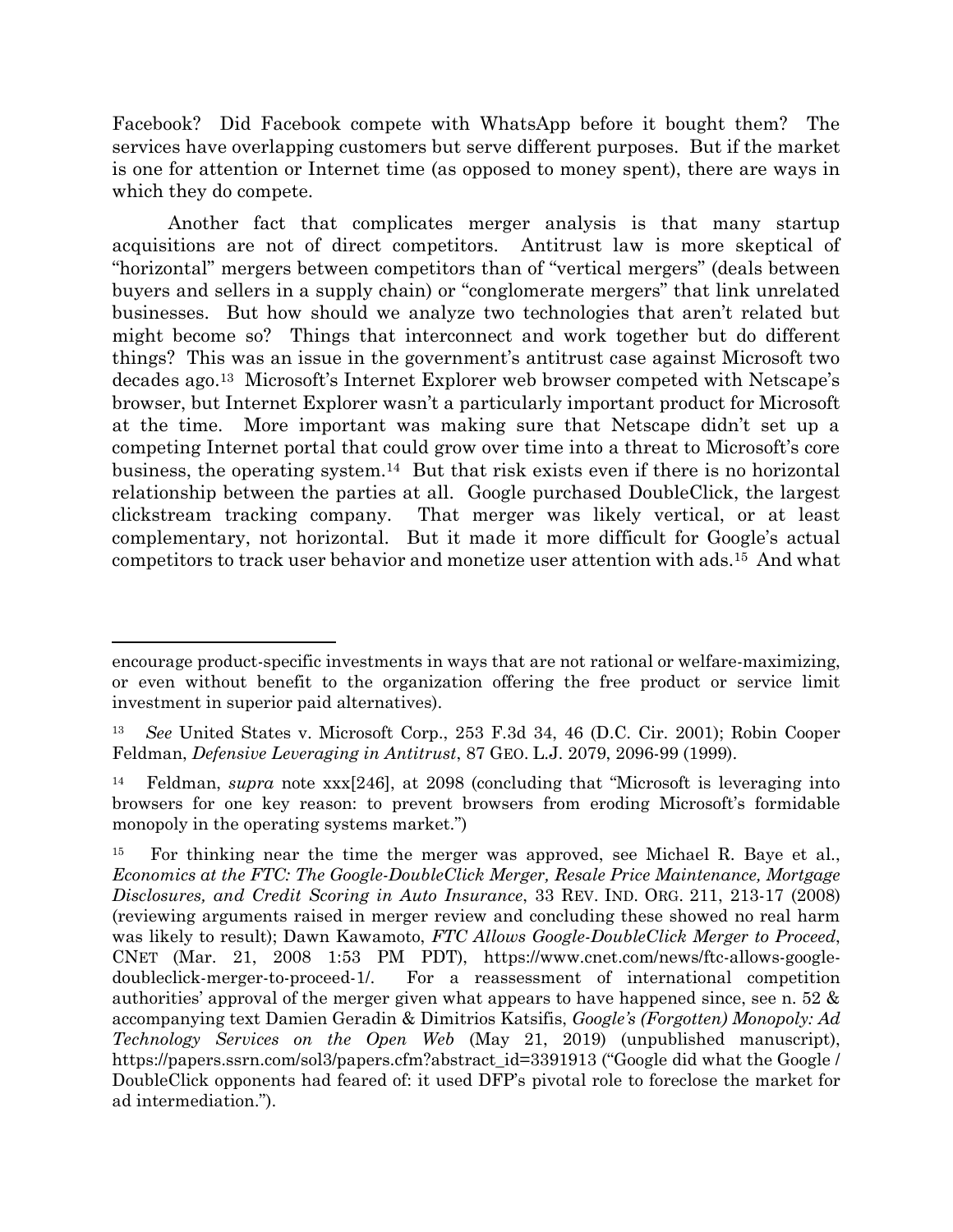are we to do with Amazon's purchase of Whole Foods?16 At first blush this looks like a pure conglomerate merger between unrelated products, the equivalent of tycoons buying sports teams because they can. But Amazon has continuously expanded its retail presence, and owning Whole Foods may be a way to compete more effectively with brick and mortar businesses by speeding delivery and creating a network of physical stores for local pickup. Traditional antitrust doctrines have trouble assessing mergers like these.

## **II. Proposed Reforms: Limiting Incumbent-Startup Mergers**

The law can and should do more to limit the sale of innovative startups to incumbents. Those sales can entrench market power even — perhaps especially — if they involve not direct competitors but adjacent companies that could change the way people consume content.17 Antitrust agencies considering mergers can already take into account the involvement of a "maverick" that "plays a disruptive role in the market to the benefit of customers."<sup>18</sup> As the agencies have explained, mergers involving mavericks "can involve the loss of actual or potential competition."19 Along similar lines, a company that "has often resisted otherwise prevailing industry norms to cooperate on price setting or other terms of competition" can play a vital role in bringing about competition. Taking over a direct competitor is bad because it prevents that competitor from contesting the existing market. But taking over

18 *See* U.S. DEP'T JUSTICE & U.S. FED. TRADE COMM'N, HORIZONTAL MERGER GUIDELINES § 2.1.5 (2010), https://www.justice.gov/atr/file/810276/download.

<sup>16</sup> Brent Kendall & Heather Haddon, Updated *FTC Approves Whole Foods-Amazon Merger*, WALL ST. J. (Aug. 23, 2017 6:26 pm ET), https://www.wsj.com/articles/whole-foodsshareholders-approve-merger-with-amazon-1503498623.

<sup>17</sup> Several recent papers briefly discuss this issue. *E.g.*, Steven Berry, Martin Gaynor, & Fiona Scott Morton, *Do Increasing Markups Matter? Lessons From Empirical Industrial Organization*, 33 J. ECON. PERSPS. 44, 61 (2019) (discussing Facebook's acquisitions of Instagram and WhatsApp, and reminding that "when a market is subject to strong network effects, competition is for the market, and the possibility that the nascent entrant could contest the incumbent is an important source of competition."); Carl Shapiro, *Antitrust in a Time of Populism*, 61 J. INDUS. ORG. 714, 739-40 (2018) (arguing that it is not "far-fetched" that the dominant incumbent firm, whose market capitalization will fall sharply if successful entry occurs, would pay a premium to acquire the target firm," nor "that a dominant incumbent firm can reliably identify the firms that are genuine future threats before the antitrust agencies or the courts can do so with confidence").

<sup>&</sup>lt;sup>19</sup> *Id.* "Mergers involving mavericks have the potential to exert larger anticompetitive effects than those involving non-mavericks." Alexander J. McLoughlin, *Mavericks and mergers in concentrated markets* at 1 (working paper Oct. 3, 2019).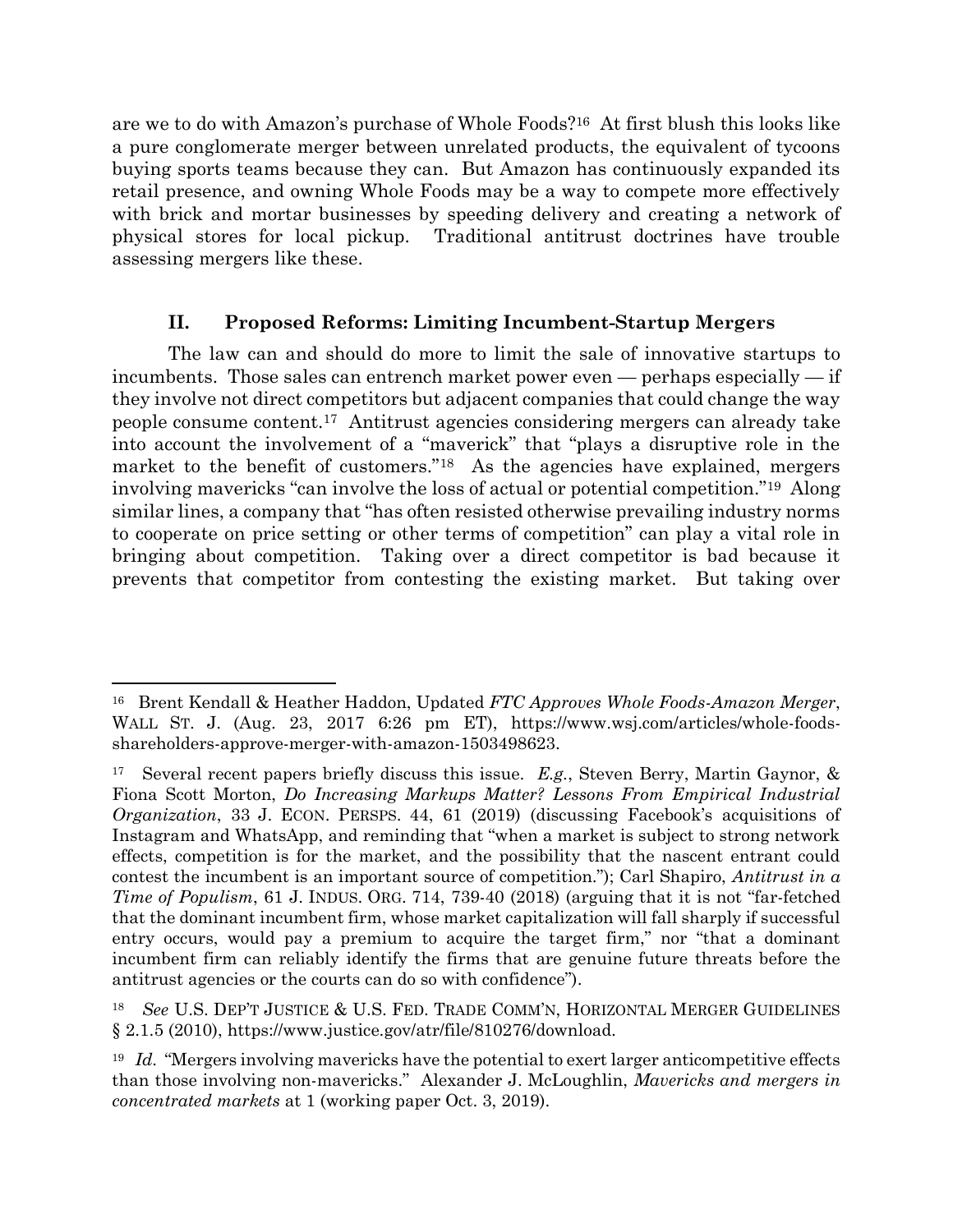adjacent companies short-circuits potential Schumpeterian competition that is more likely to displace the incumbent altogether.<sup>20</sup>

I do not recommend a flat ban on mergers, even by monopolists. There are mergers that do make the merged companies work better.<sup>21</sup> Supermarket chains are much better in most ways than the individual corner groceries that preceded them.<sup>22</sup> In some markets, including tech, mergers may allow companies to take advantage of efficient scale or network effects.23 And in many cases, the alternative to merger is not continued competition by the acquired firm but watching that firm fail. Mergers may make productive use of employees and assets that would otherwise be left by the wayside when the business went under.

Further, given the small number of IPOs, it is reasonable to worry that a flat ban on mergers would discourage venture investment too much. At least until they have some alternative means to cash out their investments, startups and VCs depend on some form of company exit strategy, and we want to be careful in weaning them

<sup>&</sup>lt;sup>20</sup> Wu and Thompson analyze hundreds of acquisitions by both Google and Facebook. They find that Google acquired 171 directly competitive companies, 55 conglomerate/adjacent companies, and 43 others. Only one merger was challenged in the United States, but it was ultimately approved. Facebook acvquired 46 competitors, 40 conglomerate/adjacent companies, and 6 others. Wu & Thompson, *supra* note \_\_. Notably, as their graphics indicate, even the "conglomerate" mergers are actually quite closely related to core competitor business.

<sup>21</sup> Carl Shapiro, *Antitrust in a Time of Populism*, 61 J. INDUS. ORG. 714, 740 (2018) (noting the difficulty of distinguishing cases where a large firm acquiring a nascent rival will decrease consumer welfare from those where the large firm increases consumer welfare by "greatly expand[ing] the reach and usage of the target firm's products" or technology).

<sup>22</sup> Supermarket consolidation might cause smaller rivals to "cut each other's throats" and leave the market to larger stores, but—given today's antitrust goals—so be it. *See* United States v. Topco Assocs., Inc., 405 U.S. 596, 611 (1972) (quoting White Motor Co. v. United States, 372 U.S. 253, 278 (1963)). The disruption to "small dealers and worthy men" is no doubt "a misfortune, [but also] the inevitable accompaniment of change and improvement." United States v. Trans-Mo. Freight Ass'n, 166 U.S. 290, 323 (1897); *see also* Joshua D. Wright & Douglas H. Ginsburg, *The Goals of Antitrust: Welfare Trumps Choice*, 81 FORDHAM L. REV. 2405, 2405 n.4 (2013) (citing case and discussing case law of this period).

<sup>23</sup> *See, e.g.*, Howard Shelanski et al., Network Effects and Efficiencies in Multi-Sided Markets, *in* RETHINKING ANTITRUST TOOLS FOR MULTI-SIDED PLATFORMS 189 (OECD, ed., 2018), https://www.sipotra.it/wp-content/uploads/2018/07/Rethinking-Antitrust-Tools-for-Multi-Sided-Platforms-2018.pdf#page=190. Similar arguments were made in earlier cases, as in the case of airlines. *E.g.*, Daniel L. Rubinfeld et al., *Airline Network Effects and Consumer Welfare*, REV. NETWORK ECONS. 1 (2013). For more on network effects, see sources sited *supra* note xxx[7].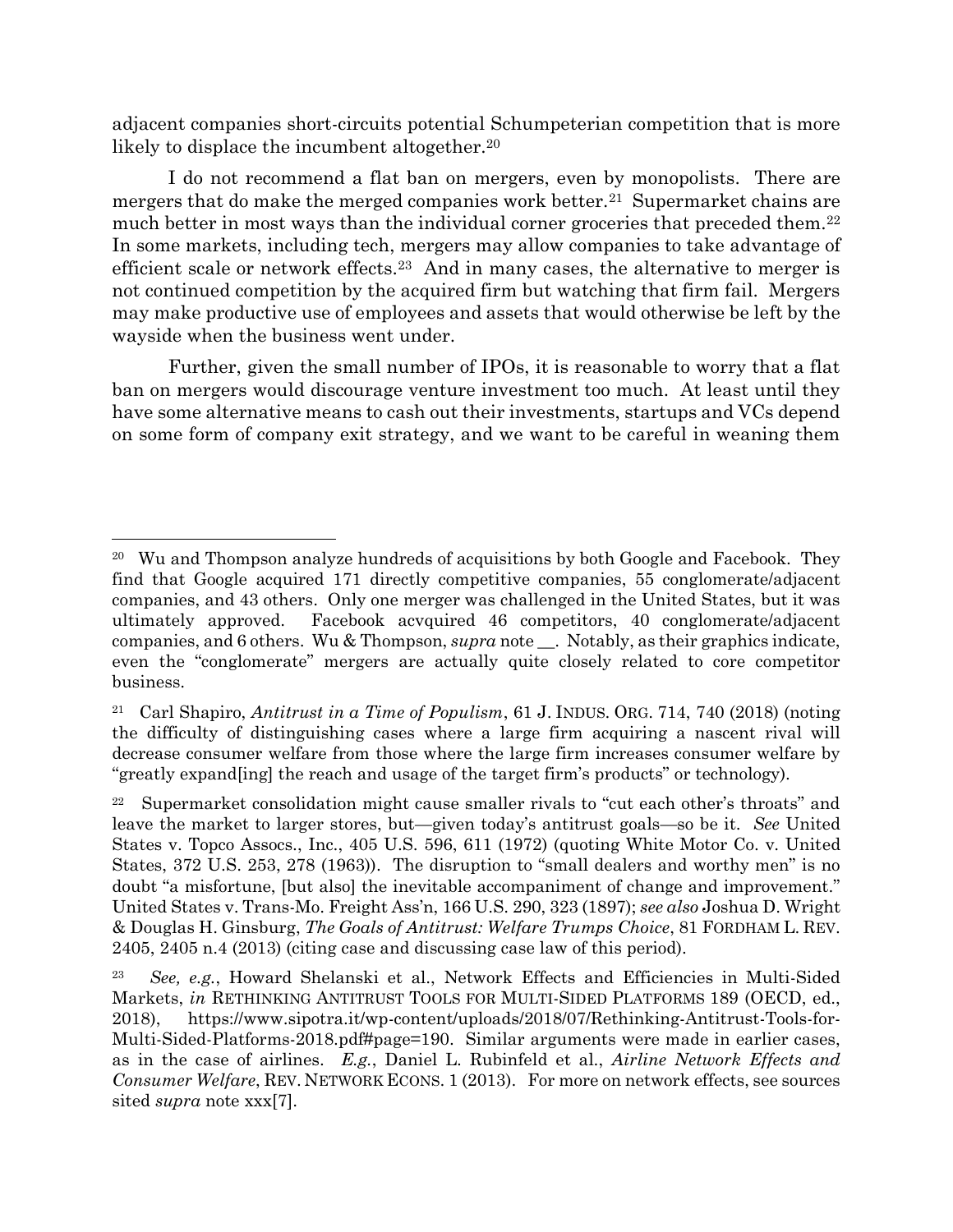away from the most common currently available exit lest we dry up the funding that has supported a tremendous amount of innovation.<sup>24</sup>

Nonetheless, there is room for antitrust to regulate acquisitions of startups more than it currently does. First, agencies should pay particular attention to acquisitions by incumbent monopolists even if they don't present as direct competitors. Acquisitions of adjacent firms are likely to increase concentration and prevent the development of fundamentally new sources of competition. And unlike mergers with smaller firms, which might help build a strong competitor to an incumbent, acquisitions of adjacent technologies by an incumbent often reinforce and extend its dominance, not only preventing a new competitor from arising but making it harder for other competitors to dislodge the incumbent.

We think the antitrust agencies should presumptively block acquisitions of directly competitive startups by dominant firms.<sup>25</sup> That presumption would extend to startups worth less than \$200 million (the current threshold for closer antitrust scrutiny of mergers). That presumption should be rebuttable if (1) the startup would not be viable as a freestanding entity and (2) there are no other plausible acquirers

A stricter approach would place prophylactic limits on vertical integration by platforms that have reached a certain level of dominance. This would recognize that a platform's involvement across multiple related lines of business can give rise to conflicts of interest by creating circumstances in which a platform has an incentive to privilege its own business and disadvantage other companies. Seeking to prevent the industry structures that *create* these conflicts of interest may prove more effective than policing these conflicts. Adopting this prophylactic approach would mean banning a dominant firm from entering any market that it already serves as a platform—in other words, from competing directly with the businesses that depend on it."

<sup>24</sup> For one expression of this viewpoint, see generally D. Daniel Sokol, *Vertical Mergers and Entrepreneurial Exit*, 70 FLA. L. REV. 1357, 1357 (2018).

<sup>25</sup> Scott Hemphill and Tim Wu say that "a dominant firm's acquisition or exclusion of a nascent competitor should be prohibited . . . ." C. Scott Hemphill & Tim Wu, *Nascent Competitors* at 2 (working paper 2020); *cf.* C. Scott Hemphill, *Nascent Rivals, Disruptive Incumbents, and Online Platform Entry* (working paper July 26, 2019) (discussing the role that adjacent incumbents can play in challenging a market). But while they identify features and examples of nascent competition they don't fully define it. *Cf.* Bryan & Hovenkamp, *supra* note \_\_ (suggesting that we reverse the presumption that the market will self-correct when an incumbent buys a startup); John M. Newman, *Antitrust in Digital Markets*, 72 Vand. L. Rev. 1497, 1553 (2019) (same). For a suggestion along similar lines but focused on vertical rather than horizontal or adjacent mergers, see Khan, *Antitrust Paradox*, *supra* note 5, at 793. As she describes,

*Id.* Khan has since developed this proposal further, suggesting a "separation regime" limiting merger when "only if a dominant platform that controlled a key distribution channel or marketplace sought to acquire a firm that would compete in that marketplace." Lina M. Khan, *The Separation of Platforms and Commerce*, 119 COLUM. L. REV. 973, 1087 (2019).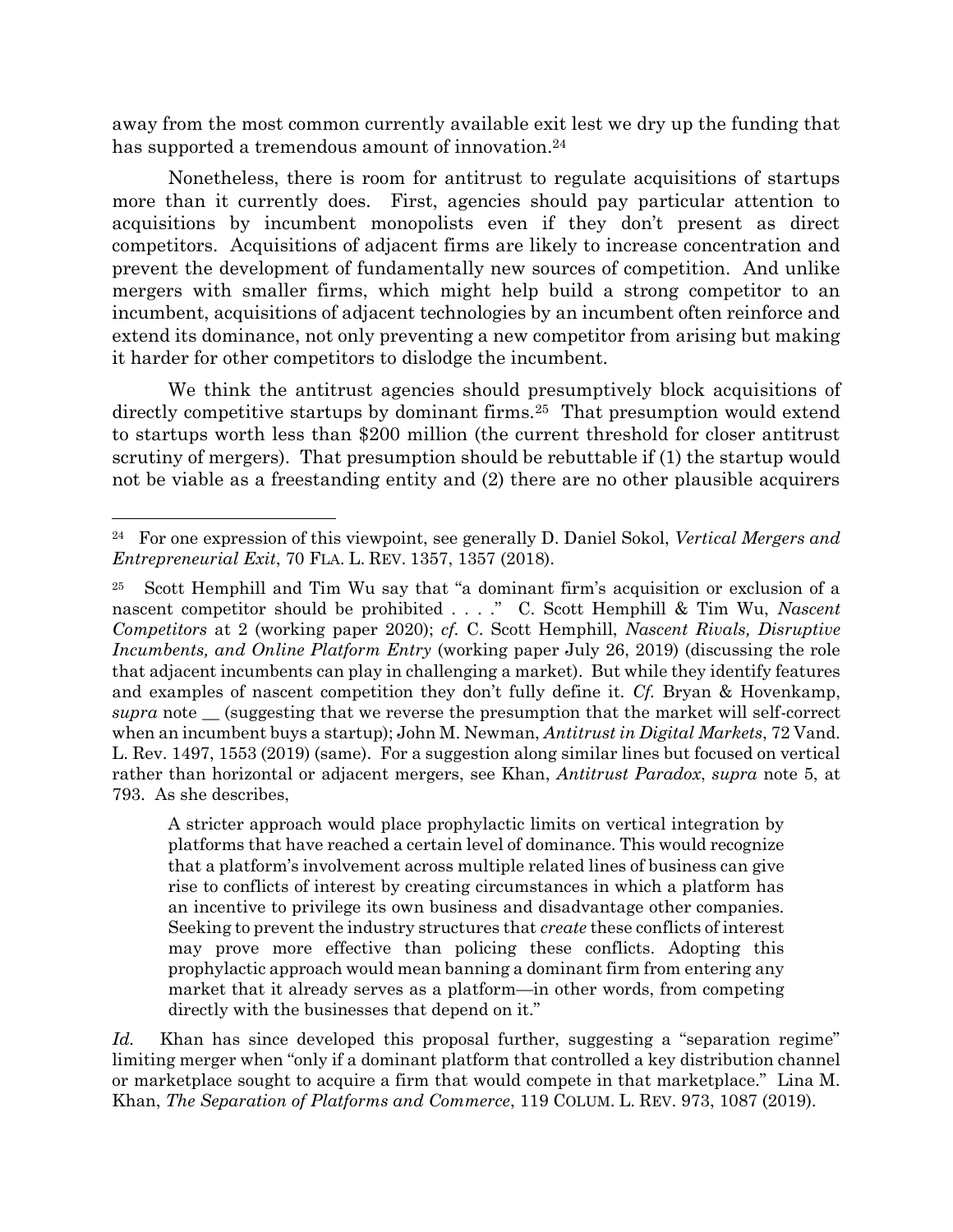(a non-dominant company willing to pay a reasonable price, even if the price is lower than the incumbent would pay).26 In order to achieve that scrutiny, Congress should eliminate the Hart-Scott-Rodino threshold when dealing with mergers by dominant firms.

Things are more complicated if the startup doesn't compete directly with the incumbent. Acquisition of a truly unrelated firm is unlikely to do much competitive harm (though it also won't offer any great benefits). And acquisitions of complementary firms can enhance efficiency, as we noted above.<sup>27</sup> So we shouldn't ban all acquisitions by incumbents. At the same time, much of the potential harm from acquisitions comes not in the form of suppression of direct competition but in accreting complementary technologies and shutting down potentially disruptive alternatives. Currently the law pays little if any attention to non-competitive mergers involving startups.28 We need a much greater focus on mergers that involve adjacent or potentially market-disrupting technologies.29 A presumption against those mergers may also be appropriate, though it should be a weaker presumption that could be rebutted by sufficient proof of efficiencies from the merger. And it could also be rebutted by strong evidence that the startup's technology is uniquely complementary to the incumbent's, so that it is unlikely to be profitably deployed by anyone other than the incumbent.<sup>30</sup>

Focusing on merger review limits the potential for abuse of this proposal by private plaintiffs. And the fact consummated mergers so often prove inefficient

<sup>&</sup>lt;sup>26</sup> This is consistent with the "failing firm" defense to mergers in antitrust law. That defense requires proof that a company (1) is in danger of imminent business failure, (2) cannot reorganize successfully in bankruptcy, and (3) made unsuccessful good faith efforts to find alternative purchasers. *See International Shoe Co. v. FTC*, 280 U.S. 291 (1930).

<sup>27</sup> *See supra* notes - and accompanying text.

<sup>28</sup> For a detailed discussion of this fact and why it's a mistake, see Kevin Bryan & Erik Hovenkamp, *Antitrust Limits on Startup Acquisitions*, REV. INDUS. ORG. (forthcoming 2020), https://papers.ssrn.com/sol3/papers.cfm?abstract\_id=3350064; Kevin Bryan & Erik Hovenkamp, *Startup Acquisitions, Error Costs, and Antitrust Policy*, U. CHI. L. REV. (forthcoming 2020), https://papers.ssrn.com/sol3/papers.cfm?abstract\_id=3376966.

<sup>29</sup> Shapiro, *Protecting Competition, supra* note \_, at 8 ("agencies and the courts could express greater wariness when a dominant incumbent firm seeks to acquire a firm operating in an adjacent market, especially if the target firm is well positioned to challenge the incumbent's position in the foreseeable future.").

<sup>30</sup> For example, a company that developed an add-on specific to Microsoft Word might be valuable only to Microsoft.

This exception will be hard to prove. That's by design. We don't want the exception to swallow the rule. Investors who don't think they'll be able to make that argument of complementarity won't buy that startup. Corporations may have to do more innovation inhouse.